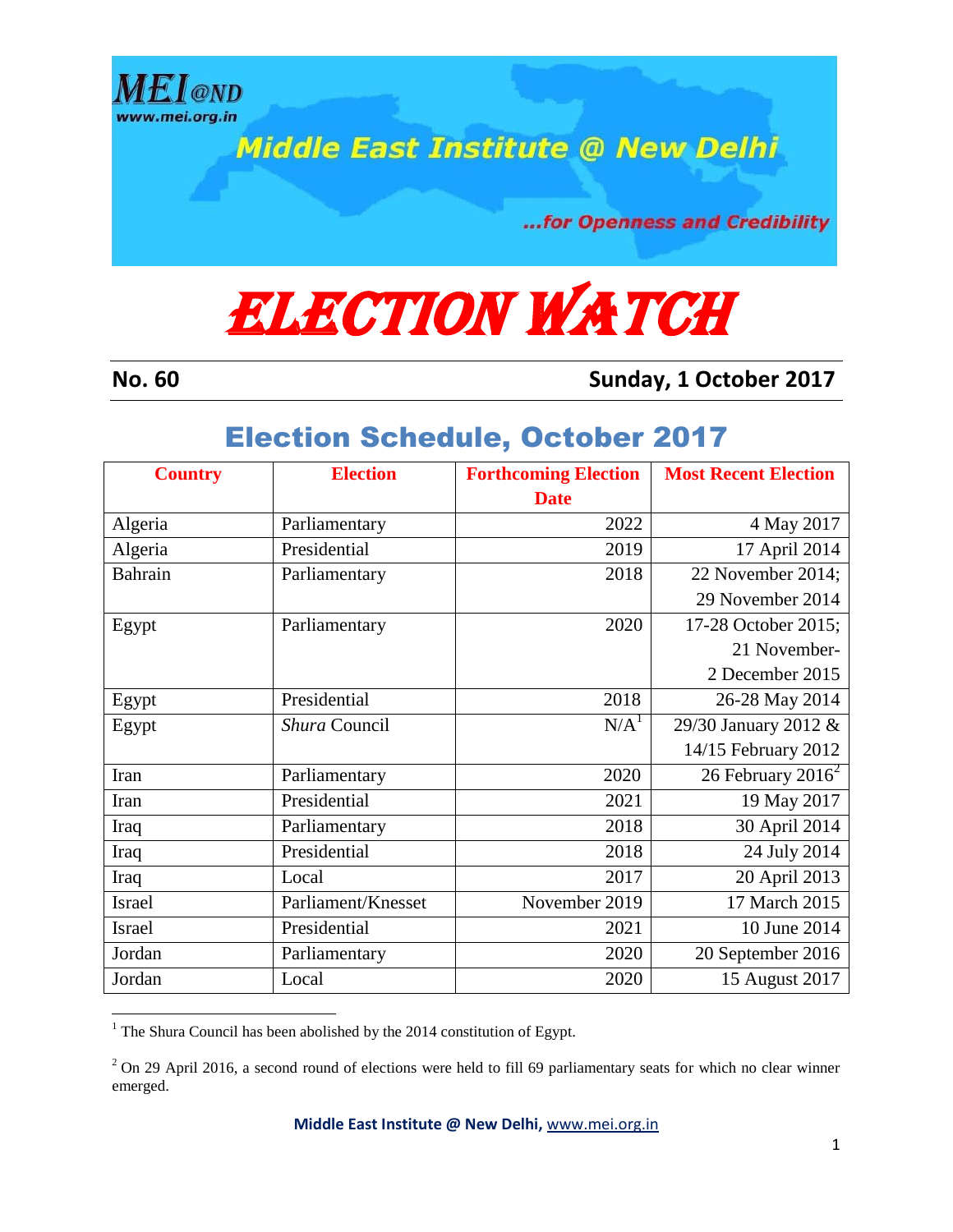| Kuwait       | Parliamentary              |               | 26 November 2016    |
|--------------|----------------------------|---------------|---------------------|
| Lebanon      | Parliamentary              | 2018          | 7 June 2009         |
| Lebanon      | Presidential               | 2022          | 31 October 2016     |
| Libya        | Parliamentary              | 2018          | 25 June 2014        |
| Morocco      | Parliamentary              |               | 7 October 2016      |
| Oman         | Shura Council              |               | 25 October 2015     |
| Palestine    | Parliamentary              | N/A           | 25 January 2006     |
| Palestine    | Presidential               | N/A           | 9 January 2005      |
| Palestine    | <b>Local Elections</b>     |               | 13 May 2017         |
| Qatar        | Parliamentary              |               |                     |
| Qatar        | <b>Central Municipal</b>   |               | 13 May 2015         |
|              | Council                    |               |                     |
| Saudi Arabia | <b>Municipal Elections</b> |               | 12 December 2015    |
| Syria        | Parliamentary              | 2020          | 13 April 2016       |
| Syria        | Presidential               | 2021          | 3 June 2014         |
| Tunisia      | Parliamentary              |               | $26$ October 2014   |
| Tunisia      | Presidential               | 2019          | 21 December $20144$ |
| Tunisia      | Municipal                  | 2017          |                     |
| Turkey       | Parliamentary              | November 2019 | 1 November 2015     |
| Turkey       | Presidential               | November 2019 | 10 August 2014      |
| Turkey       | Local                      | March 2019    | 30 March 2014       |
| <b>UAE</b>   | Parliamentary              |               | 3 October 2015      |
| Yemen        | Parliamentary              |               | 27 April 2003       |
| Yemen        | Presidential               |               | 21 February 2012    |

## **Compiled by Minakshi Sardar**

 $\overline{a}$ 

**Minakshi Sardar is a doctoral candidate in School of International Studies, Jawaharlal Nehru University, New Delhi. Email: [mini.8star@gmail.com](mailto:mini.8star@gmail.com)**

**As part of the policy, the MEI@ND standardizes spellings and date format to make the text uniformly accessible and stylistically consistent. The views expressed here are those of the author and do not necessarily reflect the views/positions of** 

 $3$  The general election never took place. It is postponed until 2019.

<sup>&</sup>lt;sup>4</sup> The election was held on 23 November 2014, since there was no candidate with majority during the first round of voting, a second round took place on 21 December 2014.